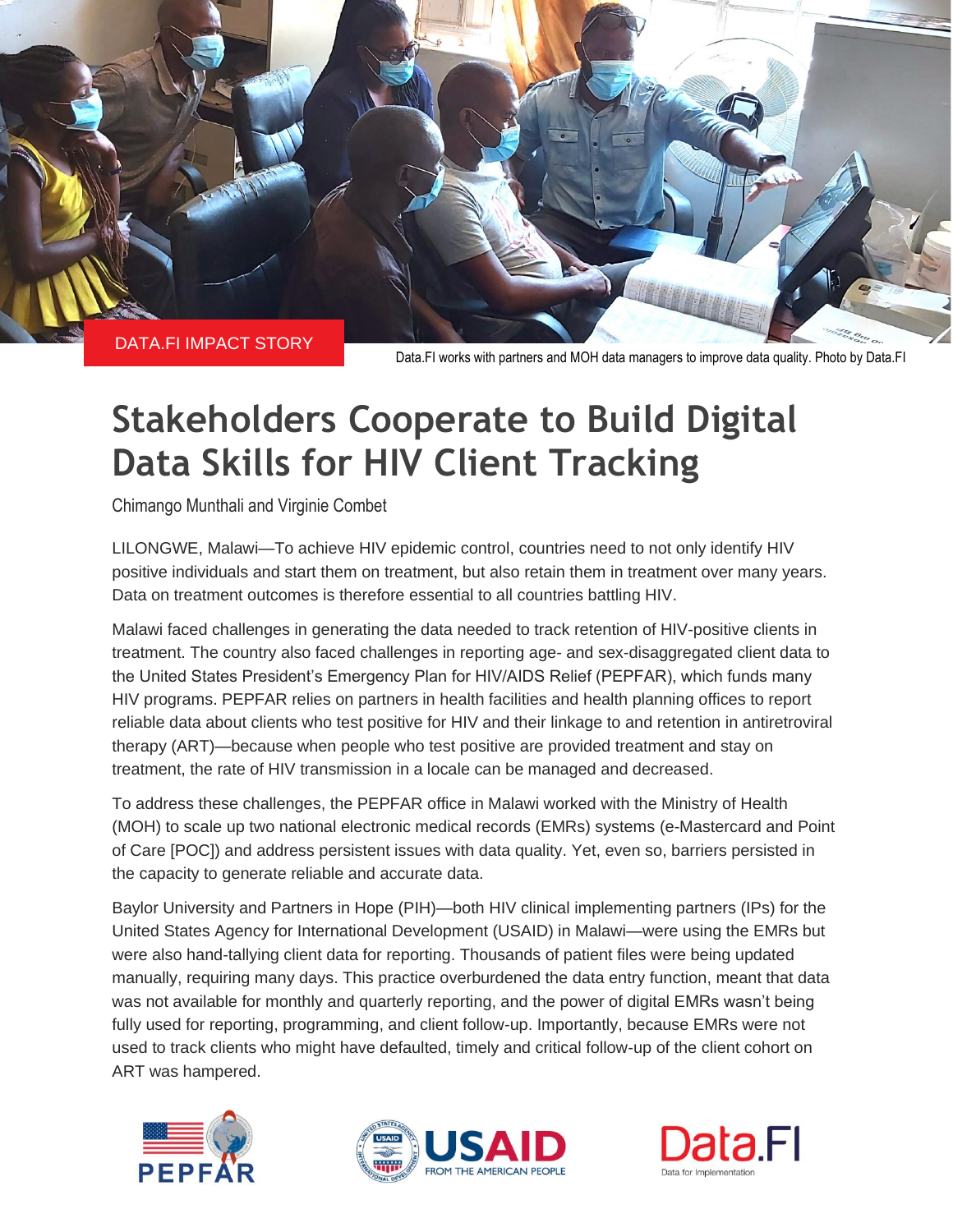## **Scope of work**

Data for Implementation (Data.FI), funded by USAID, was asked in 2019 to help IPs scale up use of the EMRs to reduce the data reporting burden for staff and improve data quality. The idea was that if IPs increased use of the EMR system at their sites and could better conduct data cleaning, then the EMR data would be more timely and reliable—and sufficient for robust, routine reporting and programming decisions. For example, using EMRs meant that a report on as many as 2,000 patient records for uptake and retention in ART could be run in seconds, rather than several days.

Over 200 sites are now using the EMRs for reporting on key indicators, rather than reporting manually. Running the reports now takes minutes, not days.

Key to this kind of success was Data.FI's approach of fostering improved collaboration among clinical IPs and the PEPFAR health information system (HIS) partner, Elizabeth Glaser Pediatric AIDS Foundation (EGPAF)/Malawi, funded by the Centers for Disease Control and Prevention (CDC). Data.FI worked with the partners to identify their needs, and together made important improvements in the EMR systems.

As Data.FI's engagement with stakeholders expanded, it became clear that some of the M&E officers at IPs still struggled with analyzing data in the EMRs, especially after EGPAF implemented system updates. Further, many program staff had not yet been trained on data access, analysis, and use—greatly limiting their ability to use the EMRs for improving programs at all levels of the health system. Through continuous engagement, all stakeholders—including the MOH—realized that major data gaps existed and recognized the need for more capacity building. Thanks to this increased collaboration, EGPAF, with Data.FI's support, incorporated feedback from IPs and facilities into critical software improvements for both POC and eMastercard EMRs to improve the data quality, user-friendliness, and accessibility.

One important change was that the e-Mastercard system was adjusted to align more closely with the POC system. This "fix" pleased all stakeholders and was accepted by the MOH and scaled up to 700 e-Mastercard sites. With stakeholders agreed on the way forward, Data.FI began developing in-depth training materials for facilities to cover topics such as data collection, cleaning, analysis, and use for each of the two updated EMR systems.

# **Adjustments after COVID-19**

Unfortunately, just as the training program was gaining momentum, COVID-19 interrupted the work as IPs had to prioritize the rollout of COVID mitigation measures to protect their staffs and patients. The MOH halted its quarterly supervisory facility visits, and IP-led site visits were reduced. Data.FI adjusted, arranging with IPs and EGPAF to provide significant remote, site-level support to ensure sustained data quality in EMR systems. This remote support was especially important because of the system upgrade that occurred just prior to the lockdown.